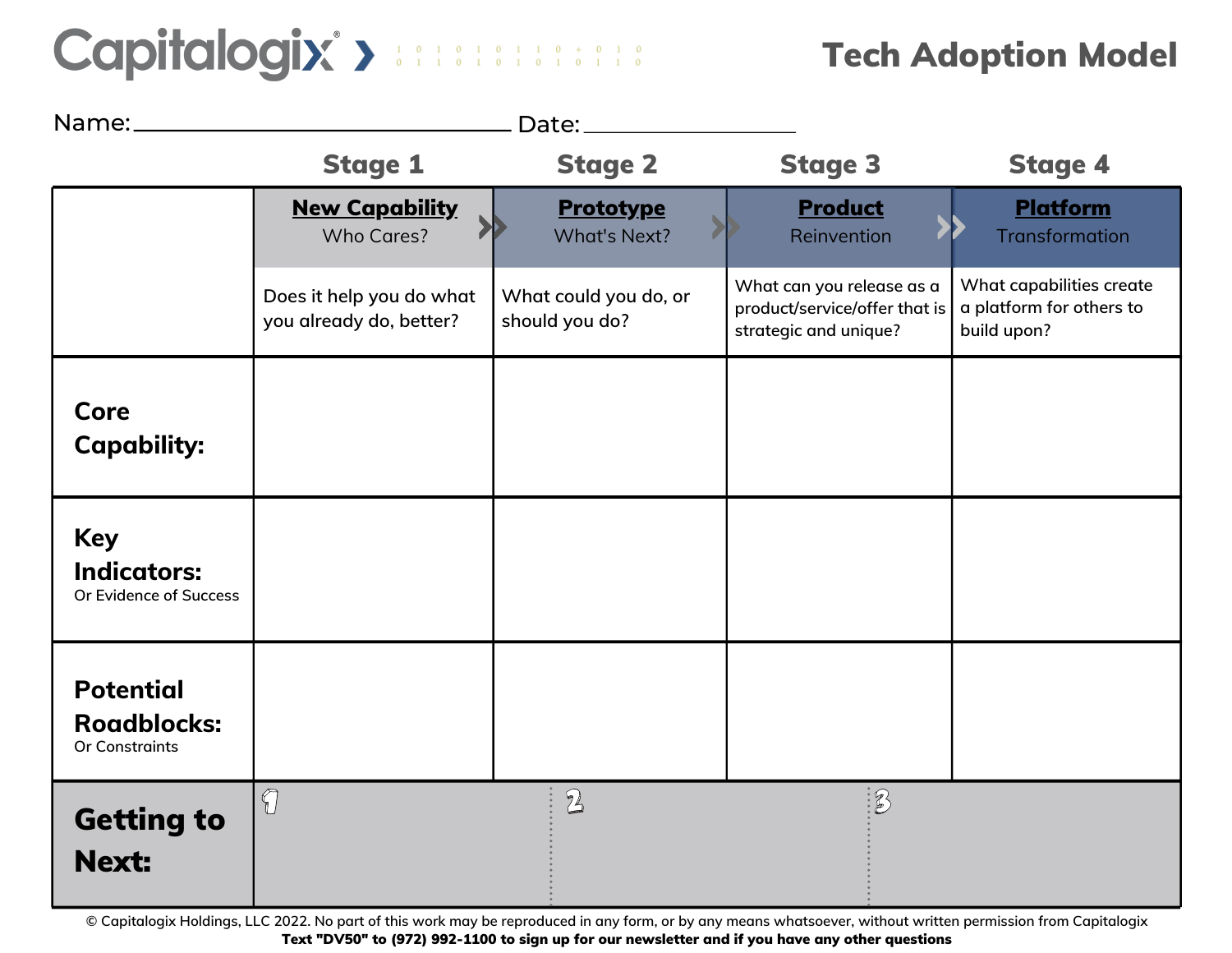### **Capitalogix®**

#### **11 Key Tech Adoption Drivers**

*1. Technology adoption is fundamental in the long-term success of your businesses*

How well do I leverage new technologies and innovation during my most challenging moments?

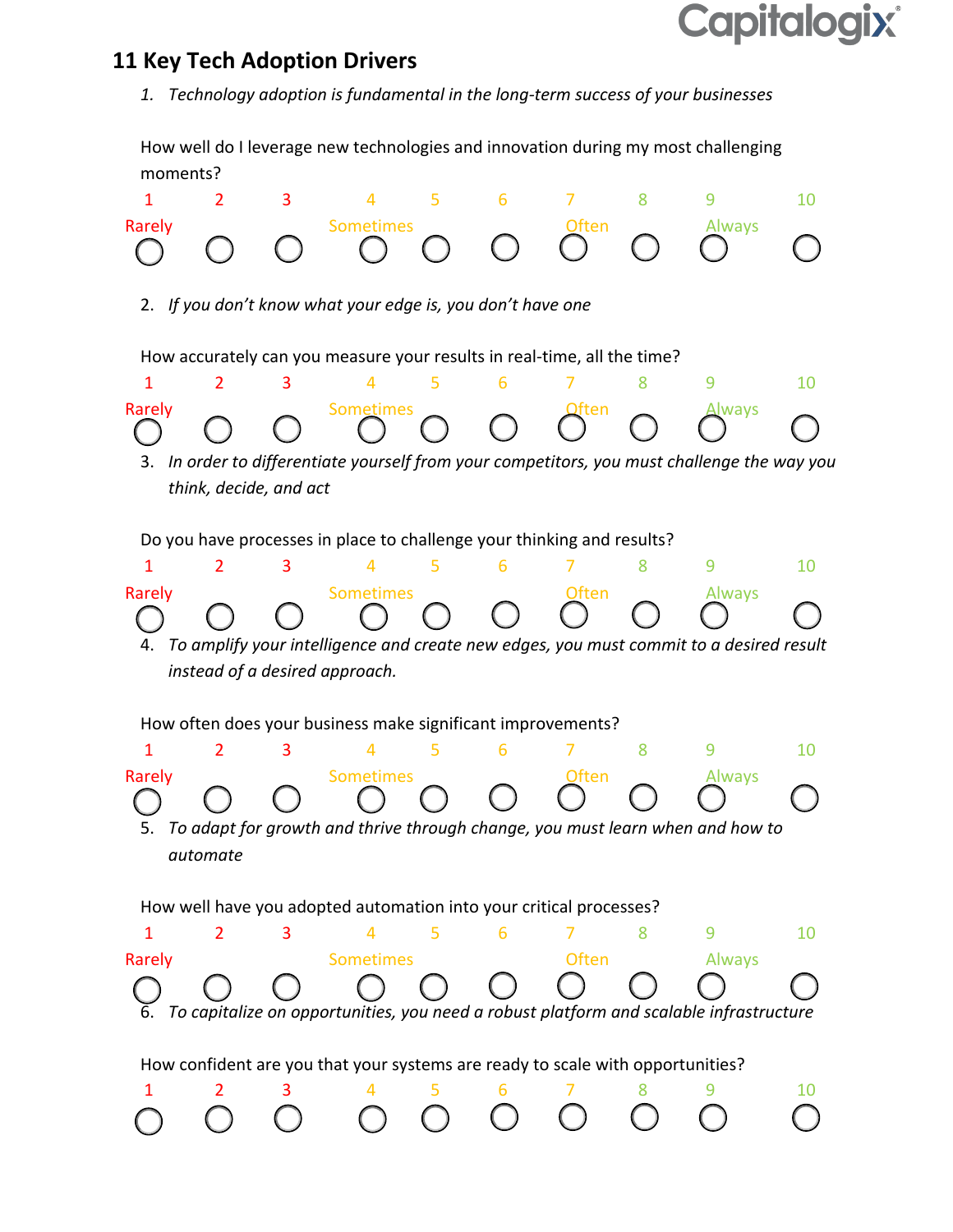7. *To become an industry leader, you must commit to constant innovation and improvement, otherwise, competitors will outpace and outmatch you*



And, how often are you testing new processes that might serve you?